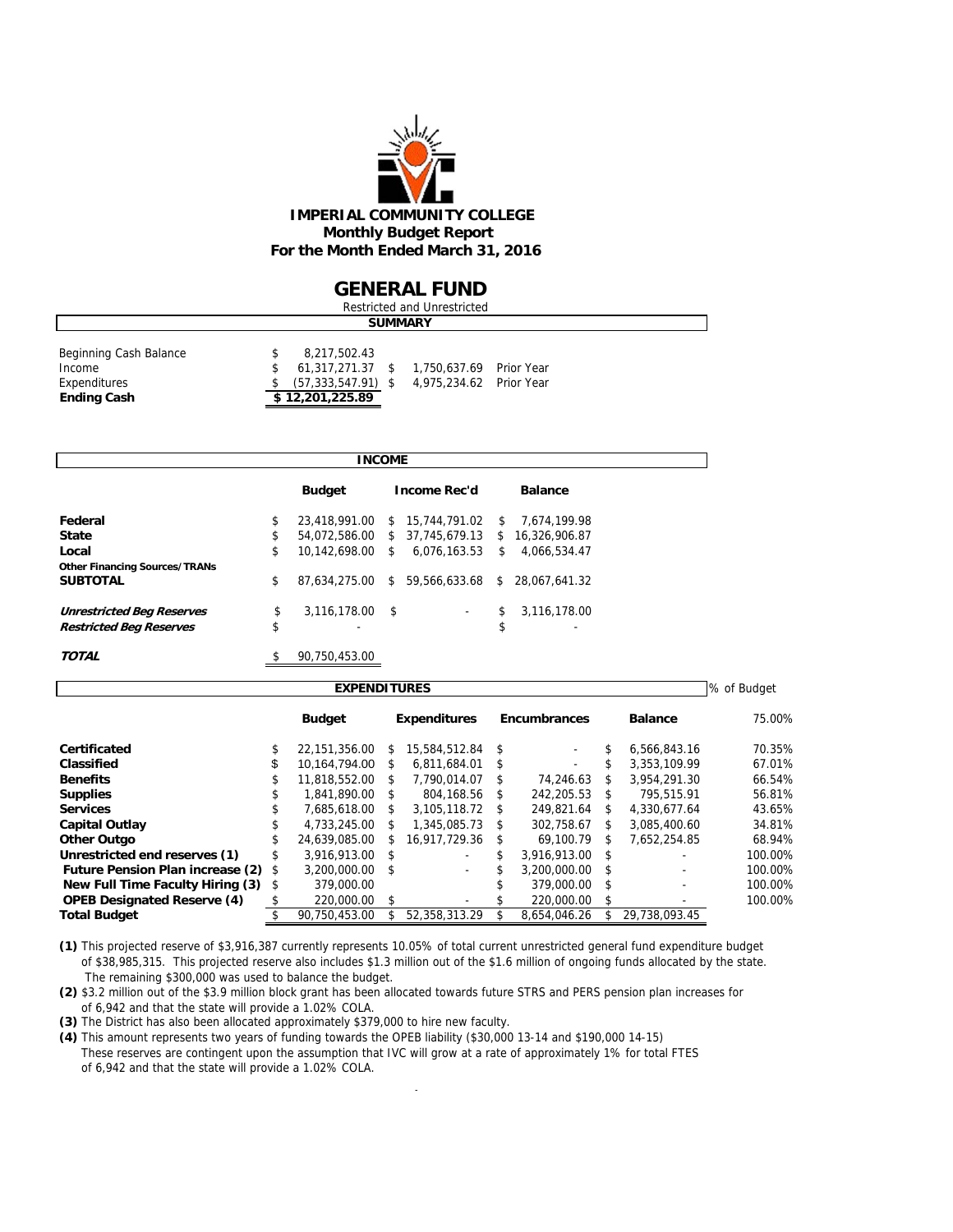

 **IMPERIAL COMMUNITY COLLEGE Monthly Budget Report For the Month Ended March 31, 2016**

## **CHILD DEVELOPMENT FUND**

|                                | <b>SUMMARY</b>           |               |                     |                     |                   |             |
|--------------------------------|--------------------------|---------------|---------------------|---------------------|-------------------|-------------|
| <b>Beginning Cash Balance</b>  | \$<br>55,895.70          |               |                     |                     |                   |             |
| Income                         | \$<br>461,609.71         | \$            | 82,953.03           | Prior Year          |                   |             |
| <b>Expenditures</b>            | \$<br>$(437, 707.49)$ \$ |               | 82.199.13           | Prior Year          |                   |             |
| <b>Ending Cash Balance</b>     | \$<br>79,797.92          |               |                     |                     |                   |             |
|                                |                          | <b>INCOME</b> |                     |                     |                   |             |
|                                | <b>Budget</b>            |               | <b>Income Rec'd</b> | <b>Balance</b>      |                   |             |
| Federal                        | \$                       | \$            |                     | \$                  |                   |             |
| <b>State</b>                   | \$<br>538.874.00         | \$            | 369,986.00          | \$<br>168,888.00    |                   |             |
| Local                          | \$<br>9.000.00           | \$            | 8,670.68            | \$<br>329.32        |                   |             |
| <b>SUBTOTAL</b>                | \$<br>547,874.00         | \$            | 378,656.68          | \$<br>169,217.32    |                   |             |
| Other Fin Sources (Inter-fund) |                          | \$            |                     |                     |                   |             |
| <b>Beginning Balance</b>       | \$<br>57,006.00          | \$            |                     | \$<br>57,006.00     |                   |             |
| <b>TOTAL</b>                   | \$<br>604,880.00         |               |                     |                     |                   |             |
|                                | <b>EXPENDITURES</b>      |               |                     |                     |                   | % of Budget |
|                                | <b>Budget</b>            |               | <b>Expenditures</b> | <b>Encumbrances</b> | <b>Balance</b>    | 75.00%      |
| Certificated                   | \$                       | \$            |                     | \$                  | \$                |             |
| Classified                     | \$<br>284,807.00         | \$            | 216,631.35          | \$                  | \$<br>68,175.65   | 76.06%      |
| <b>Benefits</b>                | \$<br>141,089.00         | \$            | 126,699.26          | \$                  | \$<br>14,389.74   | 89.80%      |
| <b>Supplies</b>                | \$<br>17,146.00          | \$            | 3,649.68            | \$<br>5,600.02      | \$<br>7,896.30    |             |
| <b>Services</b>                | \$<br>16,350.00          | \$            | 2,152.52            | \$                  | \$<br>14, 197. 48 |             |
| <b>Capital Outlay</b>          | \$<br>10,000.00          | \$            | 6,375.55            | \$                  | \$<br>3,624.45    |             |
| <b>Other Outgo</b>             | \$<br>95,267.00          | \$            |                     | \$                  | \$<br>95,267.00   |             |
| Reserve Balance                | \$<br>40,221.00          | \$            |                     |                     | \$<br>40,221.00   |             |
| <b>Total Budget</b>            | \$<br>604,880.00         | \$            | 355,508.36          | \$<br>5.600.02      | \$<br>243,771.62  |             |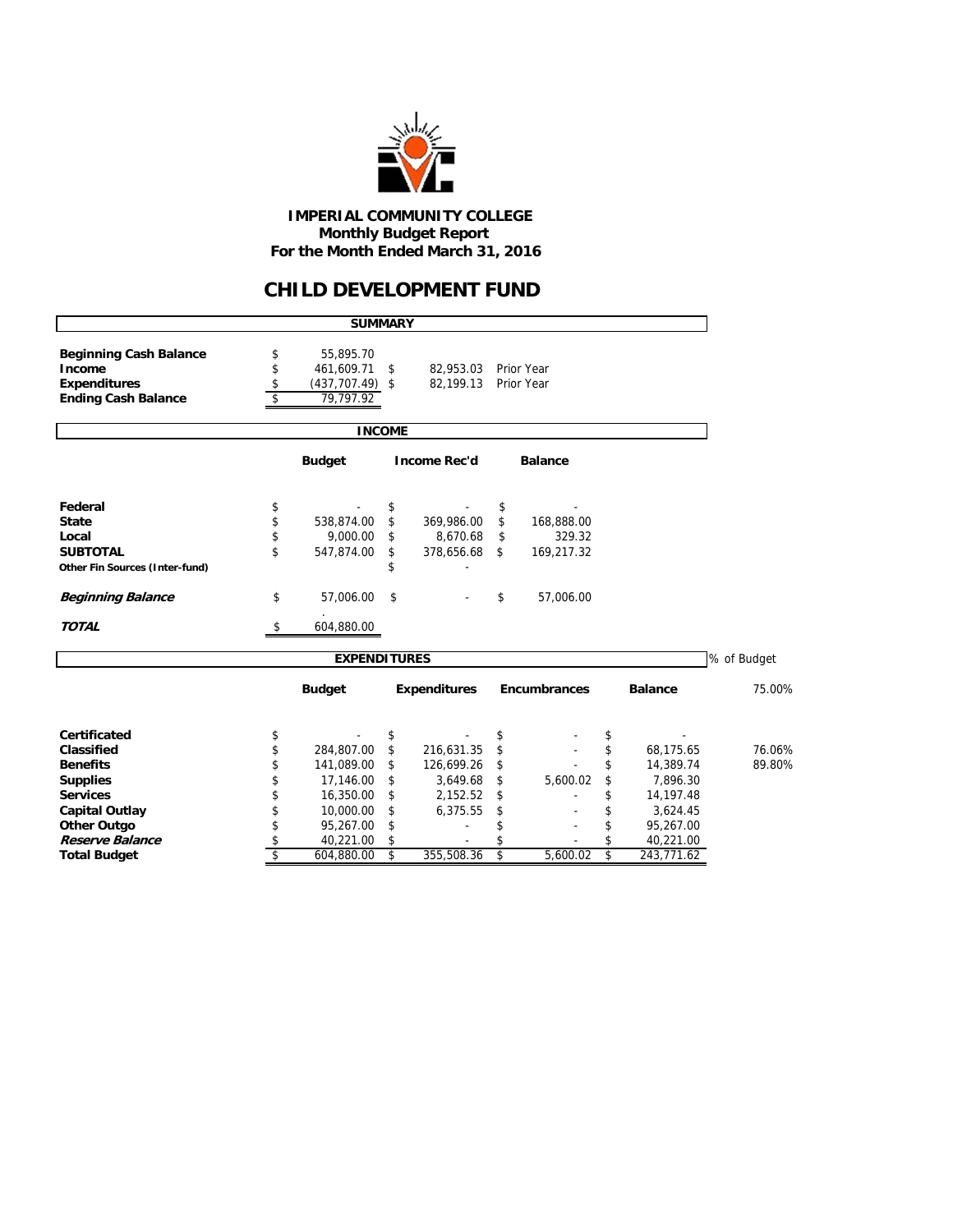

#### **Monthly Budget Report For the Month Ended March 31, 2016 IMPERIAL COMMUNITY COLLEGE**

## **CAPITAL PROJECTS FUND (COPs)**

|                                                                                              |                      | <b>SUMMARY</b>                                          |                     |                          |                  |
|----------------------------------------------------------------------------------------------|----------------------|---------------------------------------------------------|---------------------|--------------------------|------------------|
| <b>Beginning Cash Balance</b><br>Income<br><b>Expenditures</b><br><b>Ending Cash Balance</b> | \$<br>\$<br>\$<br>\$ | 350,660.52<br>1,910.02<br>$(2,939.08)$ \$<br>349,631.46 | \$<br>572.77        | Prior Year<br>Prior Year |                  |
|                                                                                              |                      | <b>INCOME</b>                                           |                     |                          |                  |
|                                                                                              |                      | <b>Budget</b>                                           | <b>Income Rec'd</b> | <b>Balance</b>           |                  |
| Federal                                                                                      | \$                   |                                                         | \$                  | \$                       |                  |
| <b>State</b>                                                                                 | \$                   |                                                         | \$                  | \$                       |                  |
| Local                                                                                        | \$                   | 1,500.00                                                | \$<br>1,337.25      | \$<br>162.75             |                  |
| <b>SUBTOTAL</b>                                                                              | \$                   | 1,500.00                                                | \$<br>1,337.25      | \$<br>162.75             |                  |
| <b>Beginning Balance</b>                                                                     | \$                   | 351,233.00                                              | \$                  | \$<br>351,233.00         |                  |
| <b>TOTAL</b>                                                                                 | \$                   | 352,733.00                                              |                     |                          |                  |
|                                                                                              |                      | <b>EXPENDITURES</b>                                     |                     |                          |                  |
|                                                                                              |                      | <b>Budget</b>                                           | <b>Expenditures</b> | <b>Encumbrances</b>      | <b>Balance</b>   |
| Certificated                                                                                 | \$                   |                                                         | \$                  | \$                       | \$               |
| Classified                                                                                   | \$                   |                                                         | \$                  | \$                       | \$               |
| <b>Benefits</b>                                                                              | \$                   |                                                         | \$                  | \$                       | \$               |
| <b>Supplies</b>                                                                              | \$                   |                                                         | \$                  | \$                       | \$               |
| <b>Services</b>                                                                              | \$                   |                                                         | \$                  | \$                       | \$               |
| <b>Capital Outlay</b>                                                                        | \$                   | 352,733.00                                              | \$<br>2,939.08      | \$<br>1,929.25           | \$<br>347,864.67 |
| <b>Other Outgo</b>                                                                           | \$                   |                                                         |                     | \$                       | \$               |
| <b>Total Budget</b>                                                                          | \$                   | 352,733.00                                              | \$<br>2,939.08      | \$<br>1,929.25           | \$<br>347,864.67 |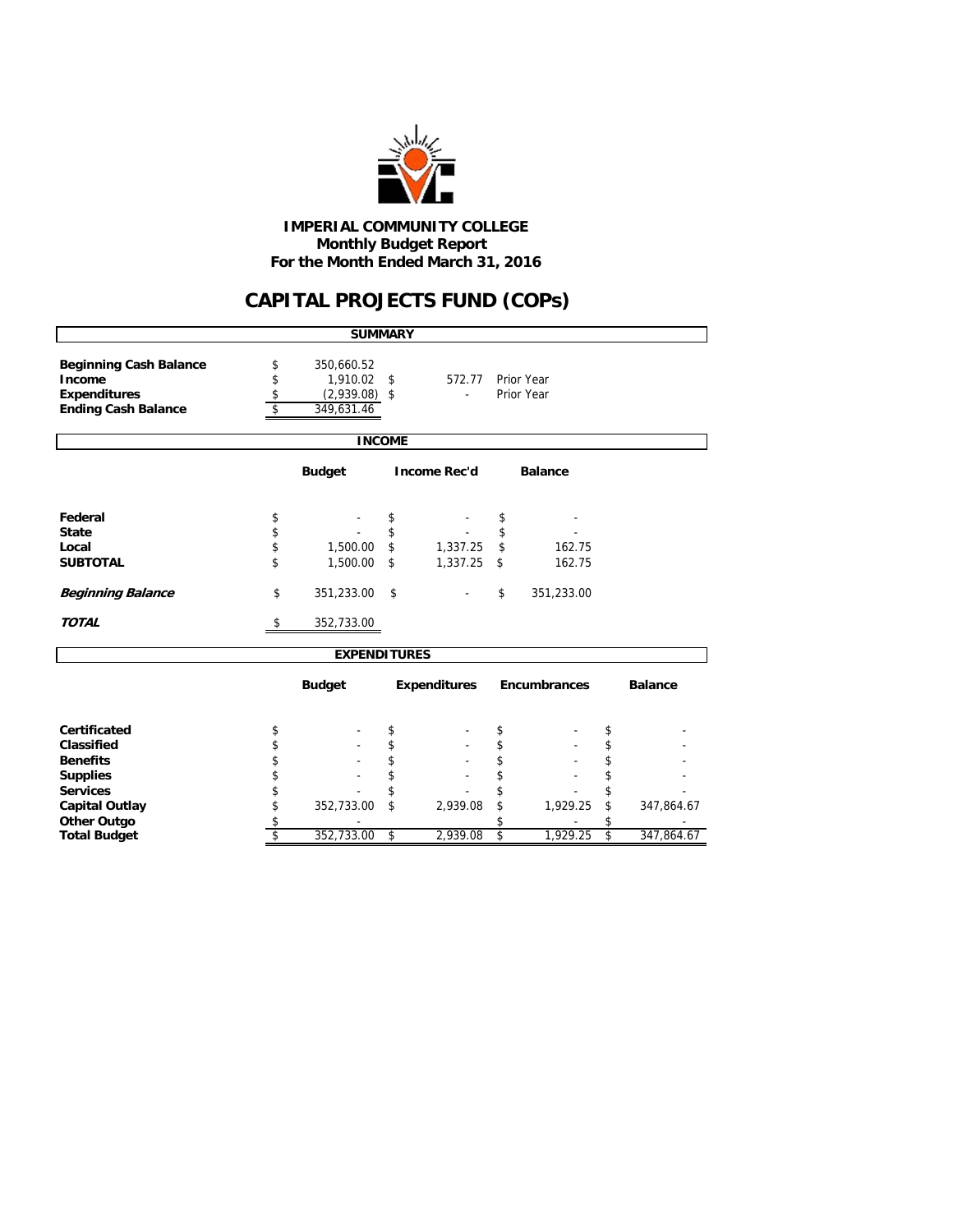

#### **IMPERIAL COMMUNITY COLLEGE Monthly Budget Report For the Month Ended March 31, 2016**

## **IVC BUILDING FUND**

Redevelopment Agencies Restricted Funds

|                                         |                               | <b>SUMMARY</b>           |               |                     |                     |                 |
|-----------------------------------------|-------------------------------|--------------------------|---------------|---------------------|---------------------|-----------------|
| <b>Beginning Cash Balance</b><br>Income | \$<br>\$                      | 890,125.19<br>146,349.92 | \$            | 1,360.81            | Prior Year          |                 |
| <b>Expenditures</b>                     | \$<br>$\overline{\mathsf{s}}$ | $(294, 418.60)$ \$       |               | 19,606.77           | Prior Year          |                 |
| <b>Ending Cash Balance</b>              |                               | 742,056.51               |               |                     |                     |                 |
|                                         |                               |                          | <b>INCOME</b> |                     |                     |                 |
|                                         |                               | <b>Budget</b>            |               | <b>Income Rec'd</b> | <b>Balance</b>      |                 |
| Federal                                 | \$                            |                          | \$            |                     | \$                  |                 |
| <b>State</b>                            | \$                            |                          | \$            |                     | \$                  |                 |
| Local                                   | \$                            | 300,000.00               | \$            | 144,989.11          | \$<br>155,010.89    |                 |
| <b>SUBTOTAL</b>                         | \$                            | 300,000.00               | \$            | 144,989.11          | \$<br>155,010.89    |                 |
| <b>Beginning Balance</b>                | \$                            | 871,865.00               | \$            |                     | \$<br>871,865.00    |                 |
| <b>TOTAL</b>                            | \$                            | 1,171,865.00             |               |                     |                     |                 |
|                                         |                               | <b>EXPENDITURES</b>      |               |                     |                     |                 |
|                                         |                               | <b>Budget</b>            |               | <b>Expenditures</b> | <b>Encumbrances</b> | <b>Balance</b>  |
| Certificated                            | \$                            |                          | \$            |                     | \$                  | \$              |
| Classified                              | \$                            |                          | \$            |                     | \$                  | \$              |
| <b>Benefits</b>                         | \$                            |                          | \$            |                     | \$                  | \$              |
| <b>Supplies</b>                         | \$                            | 1,000.00                 | \$            | 799.61              | \$                  | \$<br>200.39    |
| <b>Services</b>                         | \$                            | 12,000.00                | \$            | 6,576.04            | \$                  | \$<br>5,423.96  |
| <b>Capital Outlay</b>                   | \$                            | 300,000.00               | \$            | 267,436.18          | \$                  | \$<br>32,563.82 |
| <b>Other Outgo</b>                      | \$                            |                          | \$            | ٠                   | \$                  | \$              |

**Reserve Balance 8 5 858,865.00 \$ 858,865.00 \$** 5 858,865.00 **\$** 5 858,865.00 **\$** 6 897,053.17

 $\frac{1}{2}$  **T**, 171,865.00 \$ 274,811.83 \$ - \$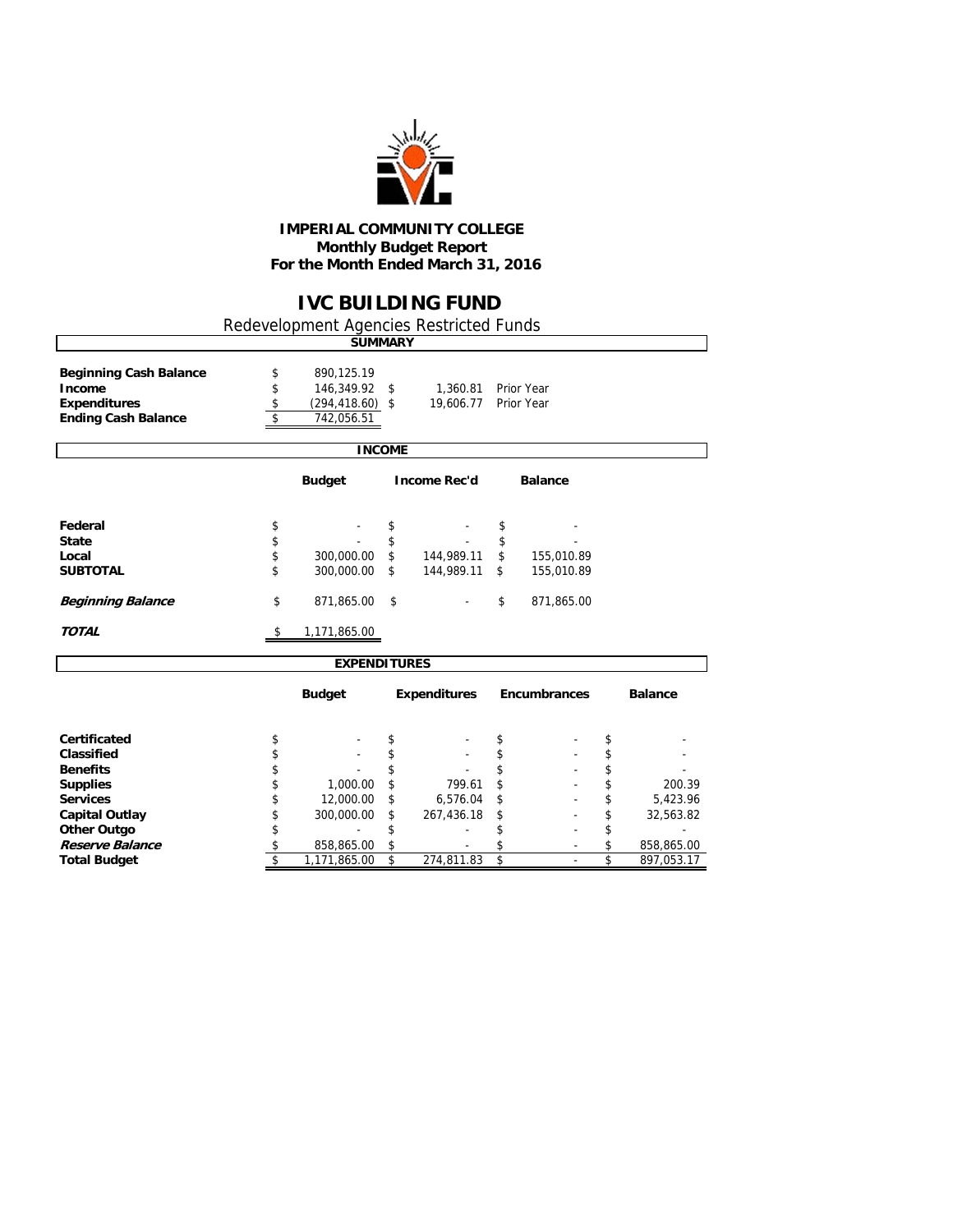

#### **IMPERIAL COMMUNITY COLLEGE Monthly Budget Report For the Month Ended March 31, 2016**

# **IVC SELF-INSURANCE FUND**

|                                                                                              |                | <b>SUMMARY</b>                   |               |                     |          |                          |          |                |
|----------------------------------------------------------------------------------------------|----------------|----------------------------------|---------------|---------------------|----------|--------------------------|----------|----------------|
| <b>Beginning Cash Balance</b><br>Income<br><b>Expenditures</b><br><b>Ending Cash Balance</b> | \$<br>\$<br>\$ | 52,630.35<br>287.33<br>52,917.68 | \$<br>\$      | 85.96               |          | Prior Year<br>Prior Year |          |                |
|                                                                                              |                |                                  | <b>INCOME</b> |                     |          |                          |          |                |
|                                                                                              |                | <b>Budget</b>                    |               | <b>Income Rec'd</b> |          | <b>Balance</b>           |          |                |
| Federal<br><b>State</b>                                                                      | \$<br>\$       |                                  | \$<br>\$      |                     | \$<br>\$ |                          |          |                |
| Local<br><b>SUBTOTAL</b>                                                                     | \$<br>\$       | 300.00<br>300.00                 | \$<br>\$      | 201.37<br>201.37    | \$<br>\$ | 98.63<br>98.63           |          |                |
| <b>Beginning Balance</b>                                                                     | \$             | 52,716.00                        | \$            |                     | \$       | 52,716.00                |          |                |
| <b>TOTAL</b>                                                                                 | \$             | 53,016.00                        |               |                     |          |                          |          |                |
|                                                                                              |                | <b>EXPENDITURES</b>              |               |                     |          |                          |          |                |
|                                                                                              |                | <b>Budget</b>                    |               | <b>Expenditures</b> |          | <b>Encumbrances</b>      |          | <b>Balance</b> |
| Certificated                                                                                 | \$             |                                  | \$            |                     | \$       |                          | \$       |                |
| Classified                                                                                   | \$             |                                  | \$            |                     | \$       |                          | \$       |                |
| <b>Benefits</b>                                                                              | \$             |                                  | \$            |                     | \$       |                          | \$       |                |
| <b>Supplies</b><br><b>Services</b>                                                           | \$             |                                  | \$            |                     | \$       |                          | \$       |                |
| <b>Capital Outlay</b>                                                                        | \$<br>\$       |                                  |               |                     | \$<br>\$ |                          | \$<br>\$ |                |
| <b>Other Outgo</b>                                                                           | \$             |                                  | \$            |                     | \$       |                          | \$       |                |
| <b>Reserve Balance</b>                                                                       | \$             | 53,016.00                        | \$            |                     | \$       | 53,016.00                | \$       |                |
| <b>Total Budget</b>                                                                          | \$             | 53,016.00                        | \$            |                     | \$       | 53,016.00                | \$       |                |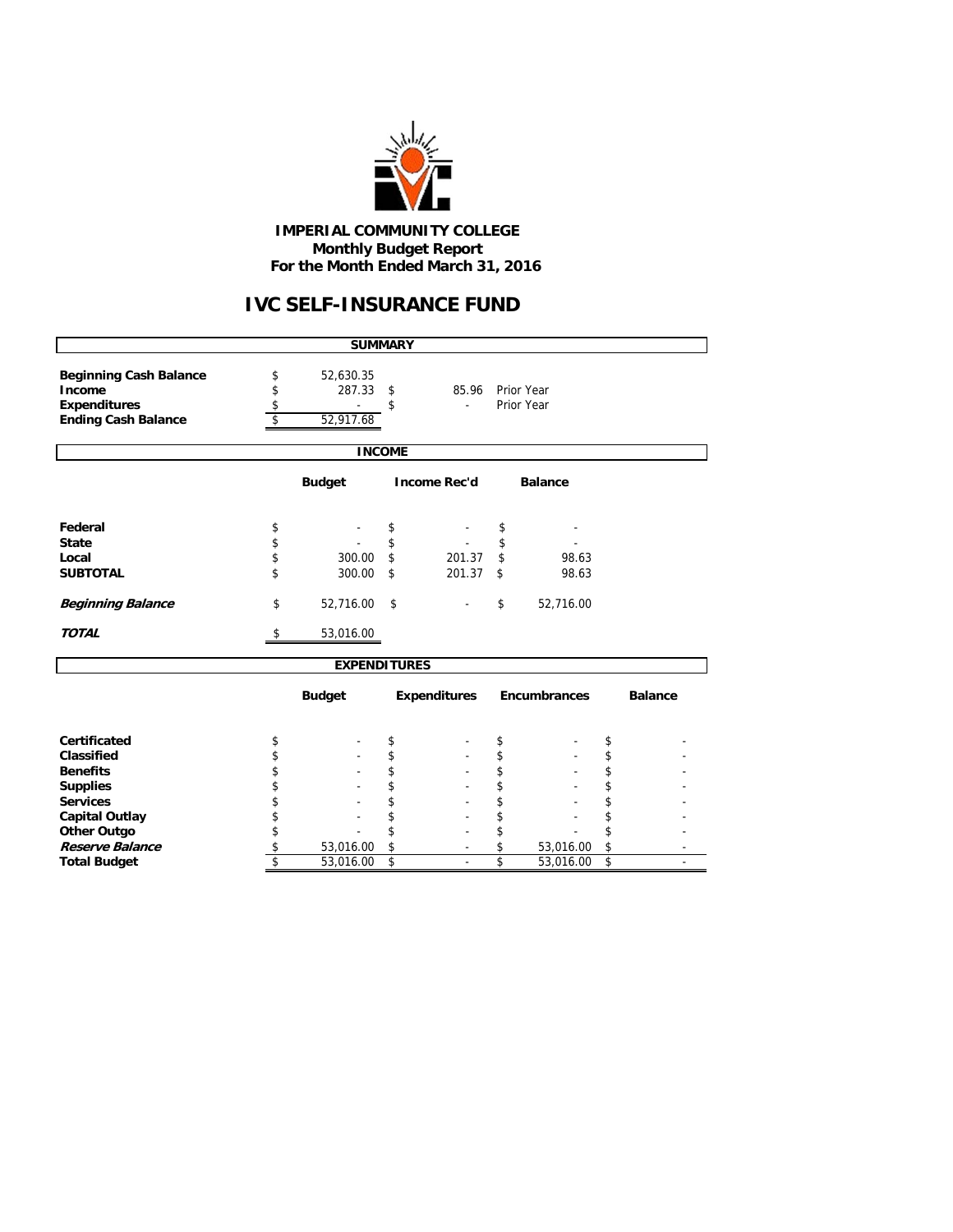

#### **Monthly Budget Report For the Month Ended March 31, 2016 IMPERIAL COMMUNITY COLLEGE**

## **GENERAL OBLIGATION BOND FUND**

|                                                                                              |                      |                                                   |                         | Measure L           |    |                          |                         |                |  |  |
|----------------------------------------------------------------------------------------------|----------------------|---------------------------------------------------|-------------------------|---------------------|----|--------------------------|-------------------------|----------------|--|--|
|                                                                                              |                      | <b>SUMMARY</b>                                    |                         |                     |    |                          |                         |                |  |  |
| <b>Beginning Cash Balance</b><br>Income<br><b>Expenditures</b><br><b>Ending Cash Balance</b> | \$<br>\$<br>\$<br>\$ | 9,900.16<br>494.13<br>$(4,217.77)$ \$<br>6,176.52 | \$                      | 249.36<br>ä,        |    | Prior Year<br>Prior Year |                         |                |  |  |
|                                                                                              |                      | <b>INCOME</b>                                     |                         |                     |    |                          |                         |                |  |  |
| <b>Budget</b><br><b>Income Rec'd</b><br><b>Balance</b>                                       |                      |                                                   |                         |                     |    |                          |                         |                |  |  |
| Federal                                                                                      | \$                   |                                                   | \$                      |                     | \$ |                          |                         |                |  |  |
| <b>State</b>                                                                                 | \$                   |                                                   | \$                      |                     | \$ |                          |                         |                |  |  |
| Local                                                                                        | \$                   | 500.00                                            | \$                      | 244.77              | \$ | 255.23                   |                         |                |  |  |
| <b>SUBTOTAL</b>                                                                              | \$                   | 500.00                                            | \$                      | 244.77              | \$ | 255.23                   |                         |                |  |  |
| <b>Beginning Balance</b>                                                                     | \$                   | 10,149.00                                         | \$                      |                     | \$ | 10,149.00                |                         |                |  |  |
| <b>TOTAL</b>                                                                                 | \$                   | 10,649.00                                         |                         |                     |    |                          |                         |                |  |  |
|                                                                                              |                      | <b>EXPENDITURES</b>                               |                         |                     |    |                          |                         |                |  |  |
|                                                                                              |                      | <b>Budget</b>                                     |                         | <b>Expenditures</b> |    | <b>Encumbrances</b>      |                         | <b>Balance</b> |  |  |
| Certificated                                                                                 | \$                   |                                                   | \$                      |                     | \$ |                          | \$                      |                |  |  |
| Classified                                                                                   | \$                   |                                                   | \$                      |                     | \$ |                          | \$                      |                |  |  |
| <b>Benefits</b>                                                                              | \$                   |                                                   | \$                      |                     | \$ |                          | \$                      |                |  |  |
| <b>Supplies</b>                                                                              | \$                   |                                                   |                         |                     | \$ |                          | \$                      |                |  |  |
| <b>Services</b>                                                                              | \$                   | 10,649.00                                         |                         | 4,217.77            | \$ | 717.77                   | \$                      | 5,713.46       |  |  |
| <b>Capital Outlay</b>                                                                        | \$                   |                                                   |                         |                     | \$ |                          | \$                      |                |  |  |
| <b>Other Outgo</b>                                                                           | \$                   |                                                   |                         |                     | \$ |                          | \$                      |                |  |  |
| Reserve Balance                                                                              | \$                   |                                                   | \$                      |                     | \$ |                          | \$                      |                |  |  |
| <b>Total Budget</b>                                                                          | \$                   | 10,649.00                                         | $\overline{\mathsf{s}}$ | 4,217.77            | \$ | 717.77                   | $\overline{\mathsf{s}}$ | 5,713.46       |  |  |